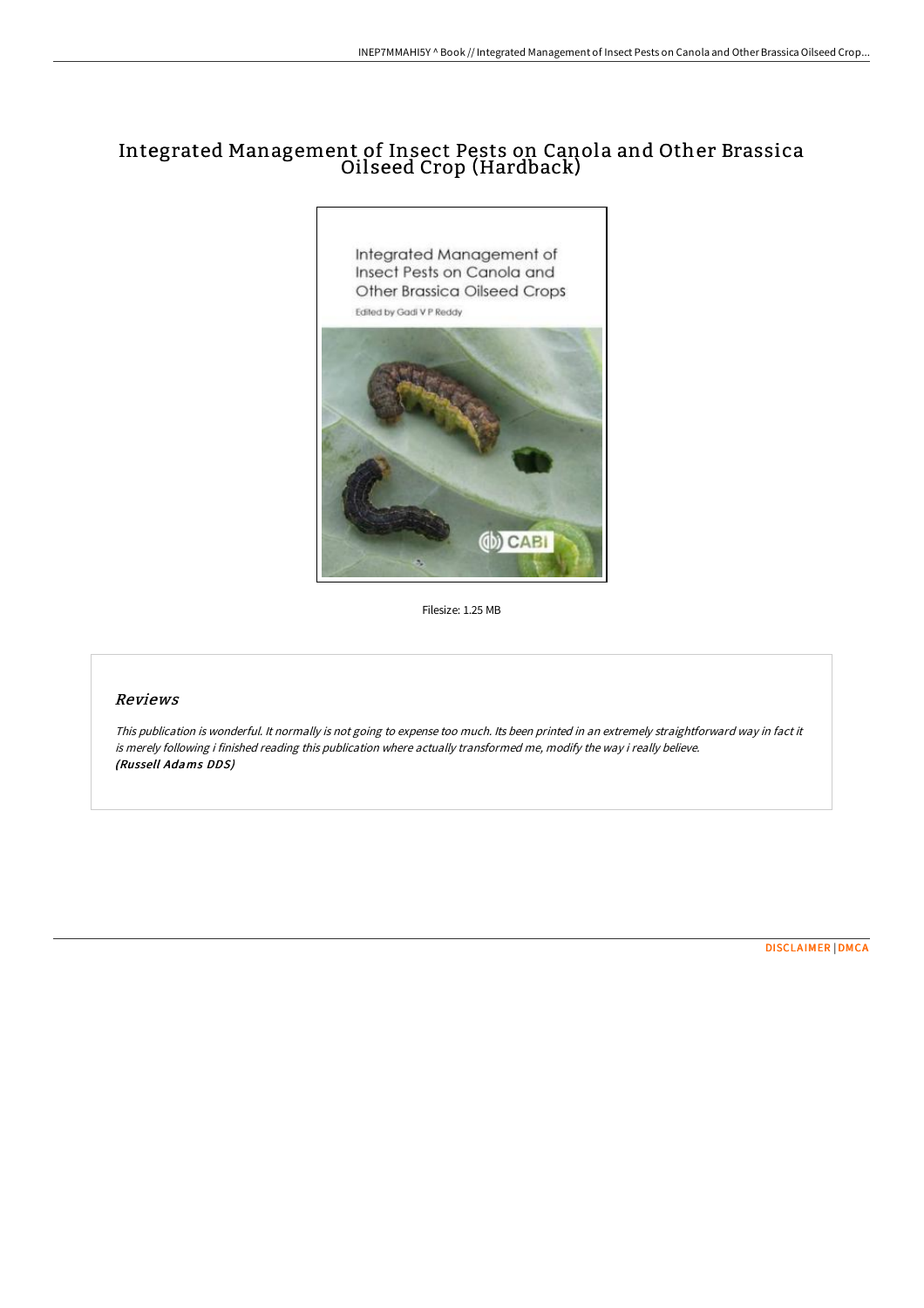## INTEGRATED MANAGEMENT OF INSECT PESTS ON CANOLA AND OTHER BRASSICA OILSEED CROP (HARDBACK)

**DOWNLOAD PDF** ⊕

CABI Publishing, United Kingdom, 2017. Hardback. Condition: New. Language: English . Brand New Book. This book comprehensively reviews current pest management practices and explores novel integrated pest management strategies in Brassica oilseed crops. It is essential reading for pest management practitioners and researchers working on pest management in canola and other Brassica crops worldwide. Canola, mustard, camelina and crambe are the most important oilseed crops in the world. Canola is the second largest oilseed crop in the world providing 13 of the world s supply. Seeds of these species commonly contain 40 or more oil and produce meals with 35 to 40 protein. However, its production has declined significantly in recent years due to insect pest problems. The canola pest complexes are responsible for high insecticide applications on canola. Many growers rely on calendar-based spraying schedules for insecticide applications. The diamondback moth Plutella xylostella and flea beetles Phyllotreta spp. (P. cruciferae and P. striolata)cause serious damage to canola. In the Northern Great Plains, USA, for instance, P. xylostella is now recorded everywhere that canola is grown. Severe damage to canola plants can be caused by overwintering populations of flea beetles feeding on newly emerged seedlings. Cabbage seed pod weevil (Ceutorhynchus obstrictus), swede midge (Contarinia nasturtii), and tarnished plant bug (Lygus lineolaris) are also severe pests on canola. Minor pests include aphids (cabbage aphid, Brevicoryne brassicae and turnip aphid, Hyadaphis erysimi) and grasshopper, Melanoplus sanguinipes. This book: \* is the only single compiled source of information on integrated management of canola and other Brassica oilseed pests \* presents the biology and management of all the major and minor pests of Brassica oilseed crops \* is an essential source of information for applied entomologists, crop protection researchers, extension agents and stakeholders.

 $\mathbb{R}$ Read Integrated [Management](http://bookera.tech/integrated-management-of-insect-pests-on-canola-.html) of Insect Pests on Canola and Other Brassica Oilseed Crop (Hardback) Online B Download PDF Integrated [Management](http://bookera.tech/integrated-management-of-insect-pests-on-canola-.html) of Insect Pests on Canola and Other Brassica Oilseed Crop (Hardback)